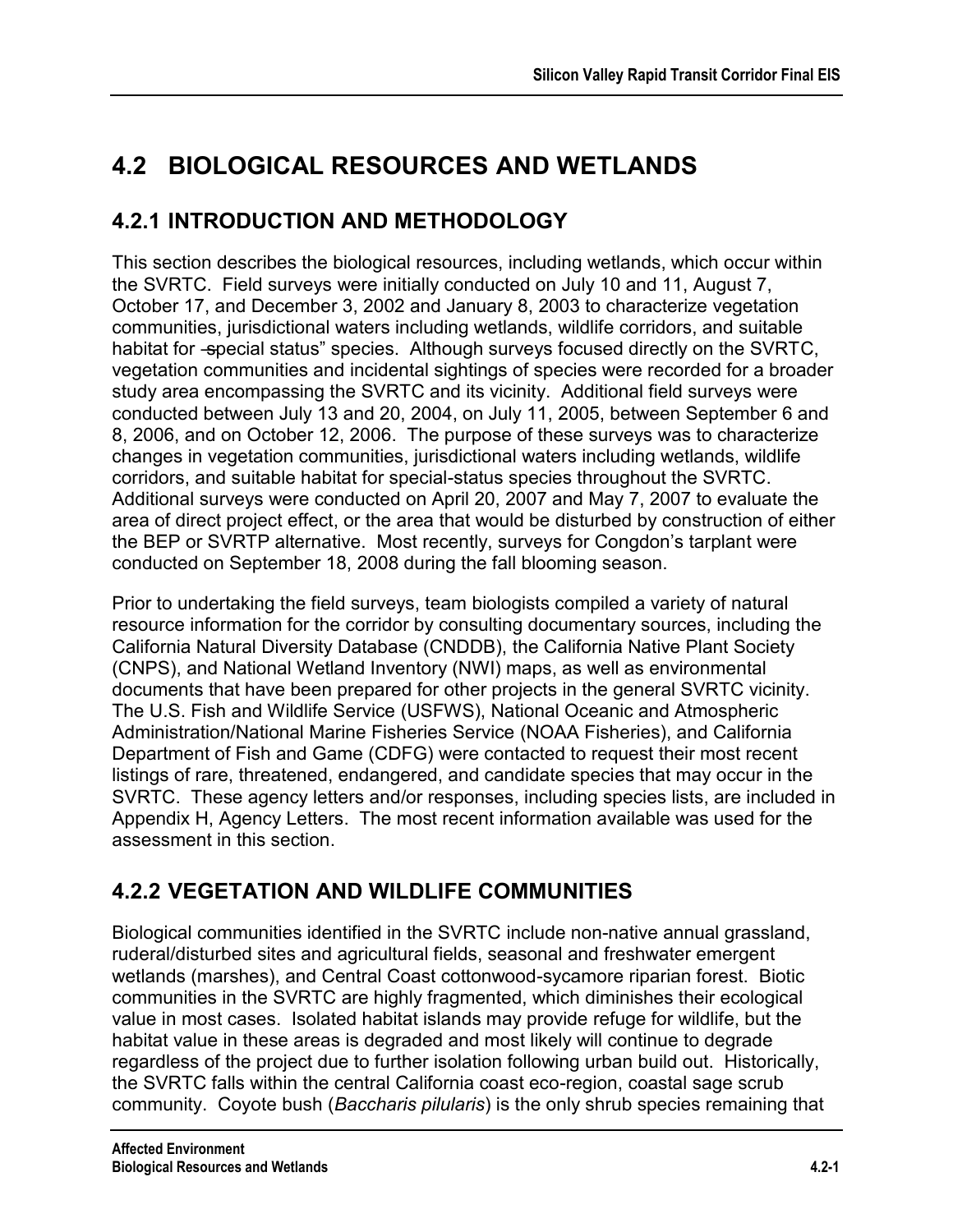is indicative of this community type. The only other native plant community in the SVRTC is the relatively rich Central Coast cottonwood-sycamore riparian forest found in the Upper Penitencia Creek riparian corridor.

A brief description of each biological community is provided in the following paragraphs. Except for ruderal/disturbed and seasonal and freshwater marsh, vegetation community descriptions and nomenclature are in accordance with *Preliminary Descriptions of Terrestrial Natural Communities of California* (Holland, 1986). Plant taxonomy and nomenclature follows *The Jepson Manual* (Hickman, 1993).

#### **Non-Native Grassland**

This community is typically found on fine-textured, usually clay soils, which may range from moist, possibly even waterlogged, during the rainy season to very dry during the dry season. It is primarily composed of non-native annual grasses although native, annual forbs may also be present during years of favorable precipitation. Grasslands provide foraging and nesting habitat for a wide variety of wildlife species including raptors, seed eating birds, small mammals, amphibians, and reptiles. The non-native grassland in the SVRTC is similar to non-native grassland communities found in the valleys and foothills throughout much of California. Within the SVRTC, approximately 3.5 acres of non-native grassland was identified in the area south of Calaveras Boulevard adjacent to Wrigley Creek. Non-native grassland in the SVRTC vicinity provides suitable habitat for Congdon's tarplant and alkali milkvetch. Congdon's tarplant has been observed in the area south of Calaveras Boulevard within the SVRTC along the proposed alignment.

#### **Ruderal/Disturbed Including Urban Ornamental Landscape and Agriculture**

A distinguishing characteristic of urban habitats is the mixture of native and exotic plant species. Exotic plant species may provide valuable habitat elements such as cover for nesting and roosting, as well as food sources such as nuts or berries. Native and introduced animal species that are tolerant of human activities such as killdeer, mourning doves, California ground squirrel, and even western burrowing owl, often persist in urban habitats.

The majority of the corridor lies within ruderal/disturbed vegetation and most of the area that would be disturbed by BEP and SVRTP alternatives' facilities consists of ruderal/disturbed urban landscape. Some remnant agricultural areas, consisting solely of disked pasture, still persist adjacent to the SVRTC.

#### **Central Coast Cottonwood-Sycamore Riparian Forest**

This community is found on relatively fine-grained alluvial soils and clays located in the floodplains of sub-perennial streams along canyons and creeks of the central and south Coast Ranges. Central Coast cottonwood-sycamore riparian forest is a natural community of special concern, which may provide a wide range of resources to wildlife such as movement and migration corridors, cover (nesting, resting, thermal regulation,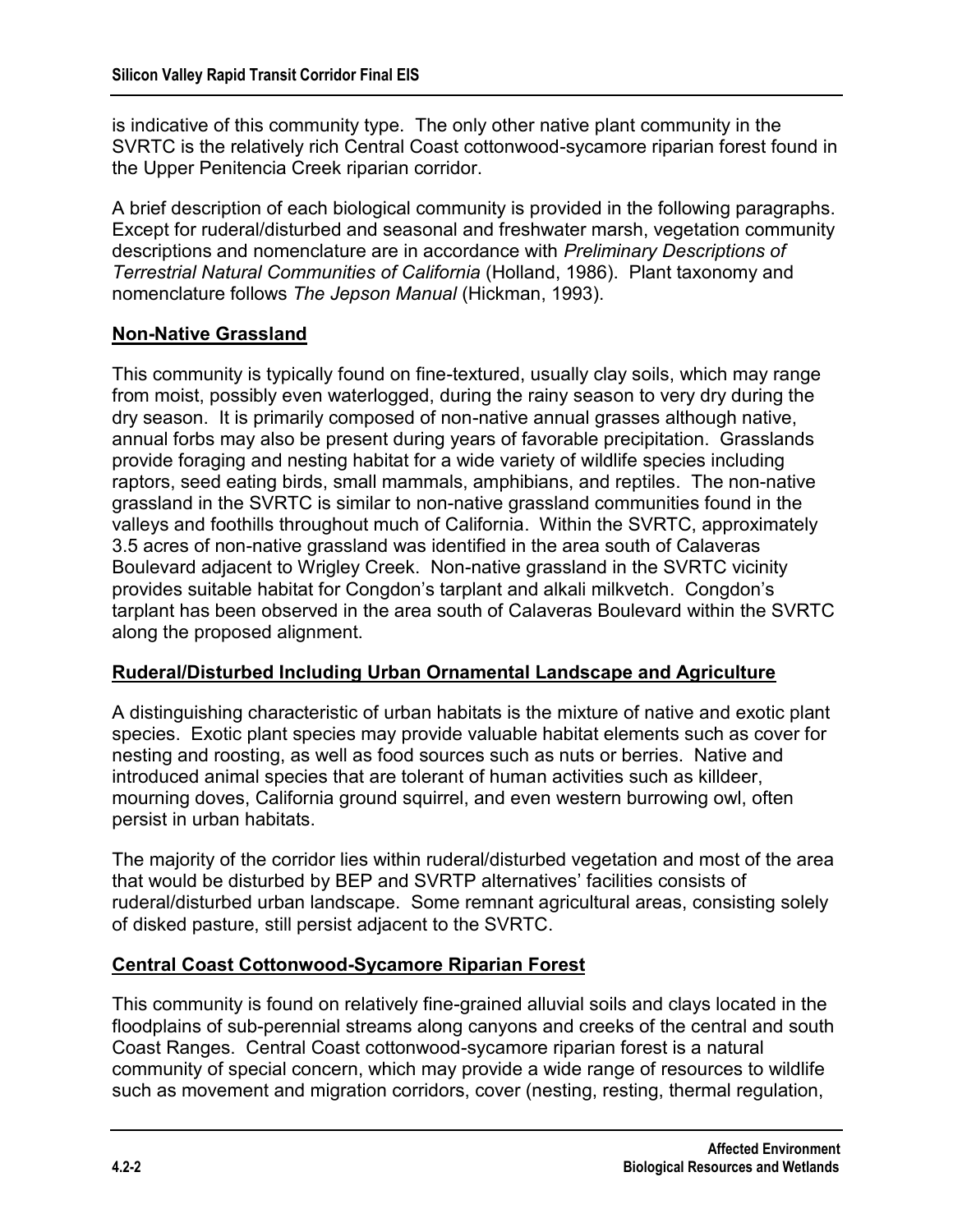etc.), water, and a variety of foraging opportunities (Holland, 1986; CNDDB, 2007). Approximately 1.4 acres of Central Coast cottonwood-sycamore riparian forest was identified in the immediate SVRTC vicinity along Upper Penitencia creek in the vicinity of the proposed Berryessa Station.

#### **Waters of the U.S. Including Seasonal and Freshwater Emergent Wetlands**

In urbanized areas seasonal wetlands, including the aquatic environments that occur on the floor of flood control channels, are often formed when ditches and depressions are excavated. Former marshland that has been partially filled with rock, soil, and debris often develops into seasonal wetlands. Wetland plant species that are either lowgrowing, tenacious perennials that tolerate disturbance or annuals that tolerate seasonal wetness often colonize seasonal wetlands. Freshwater emergent wetlands are typically dominated by plants that tolerate perennial wetness, including trees, shrubs, and herbs. Freshwater emergent wetlands are among the most productive wildlife habitats in California, and the wetland and riparian areas that exist in the SVRTC are typical of such areas elsewhere in the state. They provide food, cover, and water for various species of birds, mammals, reptiles, and amphibians.

Seasonal and freshwater emergent wetlands occur along the banks of Toroges Creek, Berryessa Creek, Wrigley Creek, Upper Penitencia Creek, Lower Silver Creek, and within the drainage ditches north of Montague Expressway. Patches of freshwater emergent wetlands occur within the streambeds of Coyote Creek, the Guadalupe River, and Los Gatos Creek. While seasonal and freshwater emergent wetlands are not present within the concrete-lined streams, such as Agua Caliente Creek, Agua Fria Creek, Scott Creek, and Calera Creek, the accumulation of silt is present, which makes possible the development of this vegetation community.

As outlined in Table 4.2-1, a total of 5.39 acres of wetlands were delineated in 2006 within the vicinity of the BEP and SVRTP alternatives (Jones and Stokes, 2006). Most of the creeks/drainages included in this table are addressed in a separate project called the *Freight Railroad Relocation and Lower Berryessa Creek Project – Initial Study with Mitigated Negative Declaration* (September 2007) and addendums (2007 to 2009). This project includes constructing drainage improvements consisting of upgrading and enlarging box culverts on Toroges Creek/Line C, unnamed creek/Line B-1, unnamed creek/Line B, Scott Creek/Line A, Berryessa Creek, and Wrigley Creek to accommodate design flow and water surface elevations from a 100-year flood event.

In 2003, a wetland delineation was conducted for the SVRTC that included a delineation of waters of the United States.<sup>1</sup> A subsequent wetland delineation was completed in the fall 2006 for the area from the planned BART Warm Springs Station to Montague Expressway. This delineation included areas not previously identified in the 2003 delineation.

 $\overline{\phantom{a}}$ <sup>1</sup> Parsons Corporation, Biological and Wetlands Resources Technical Report, May 2003 (revised by Santa Clara Valley Transportation Authority, 2003).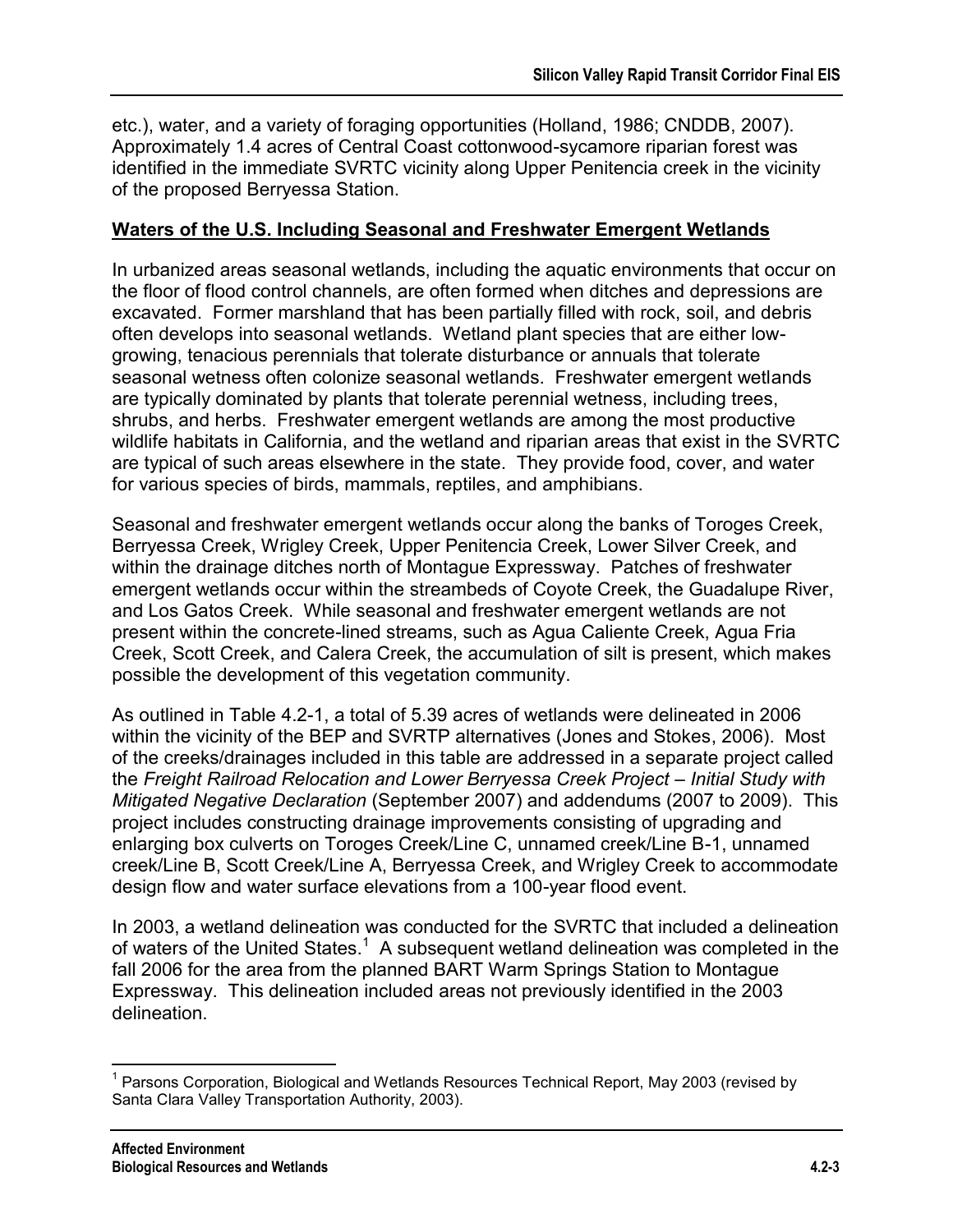| <b>Creeks, Siphons and Drainage</b><br><b>Ditches Identified</b>                                                                  | <b>Characterization</b>                                                                                                                                                                                                                               | <b>Acres</b> <sup>a</sup> |
|-----------------------------------------------------------------------------------------------------------------------------------|-------------------------------------------------------------------------------------------------------------------------------------------------------------------------------------------------------------------------------------------------------|---------------------------|
| Unnamed Ditches north of Agua Caliente<br>Creek-Wetlands                                                                          | Earthen drainage ditches paralleling railroad corridor.                                                                                                                                                                                               | 0.04                      |
| Agua Caliente Creek-Water of the U.S.                                                                                             | Concrete-lined trapezoidal channel managed by<br>Alameda County Flood Control and Water<br>Conservation District (ACFCWCD) crossing under<br>UPRR mainline in the NUMMI Railyard at Warm<br>Springs.                                                  | 0.01                      |
| Agua Fria Creek-Water of the U.S.                                                                                                 | Concrete-lined open box channel managed by<br>ACFCWCD crossing the UPRR mainline between<br>Mission Boulevard and East Warren Avenue                                                                                                                  | 0.16                      |
| Toroges Creek (Line C)—Water of the U.S.                                                                                          | Concrete-lined and earthen trapezoidal channel<br>where it crosses the UPRR mainline; managed by<br>ACFCWCD.                                                                                                                                          | 0.04                      |
| Unnamed ditch draining to Toroges Creek -<br>Wetlands                                                                             | Drainage ditch between VTA ROW and UPRR<br>mainline north of Toroges Creek/Line C.                                                                                                                                                                    | 0.06                      |
| Unnamed culvert (Line B-1)-Water of the<br>U.S.                                                                                   | Earthen trapezoidal culvert intersecting railroad<br>corridor just south of proposed Locomotive Wye<br>Fremont Option; aboveground where it crosses the<br>railroad corridor on the west and underground from<br>that point east; managed by ACFCWCD. | 0.00                      |
| Unnamed seasonal wetland north of Scott<br>Creek - Wetlands                                                                       | Seasonal wetland within VTA ROW north of Scott<br>Creek.                                                                                                                                                                                              | 0.01                      |
| Unnamed culvert (Line B)-Water of the U.S.                                                                                        | Earthen trapezoidal culvert managed by ACFCWCD<br>crossing railroad corridor approximately 2150 feet<br>north of Kato Road.                                                                                                                           | 0.15                      |
| Scott Creek (Line A)-Water of the U.S.                                                                                            | Concrete-lined open box channel culvert crossing<br>under railroad corridor approximately 950 feet north<br>of Alameda-Santa Clara County line. Under the<br>ROW, creek widens into an earthen vegetated ditch.<br>Managed by ACFCWCD.                | 0.02                      |
| Unnamed ditch near Dixon Landing Road -<br>Wetlands                                                                               | Drainage ditch paralleling railroad corridor south of<br>Dixon Landing Road.                                                                                                                                                                          | 0.37                      |
| Calera Creek-Water of the U.S.                                                                                                    | Concrete-lined box channel that terminates in an<br>underground sump on west side of railroad corridor.<br>Managed by the SCVWD.                                                                                                                      | 0.09                      |
| Berryessa Creek—Water of the U.S.                                                                                                 | Concrete box culvert paralleling railroad corridor on<br>west from Calera Creek, crossing under ROW north<br>of UPRR Milpitas Yard and continuing parallel to<br>railroad corridor on east and at Montague<br>Expressway. Managed by SCVWD.           | 0.87                      |
| Unnamed ditches near Wrigley Creek -<br>Wetlands                                                                                  | Drainage ditches paralleling railroad corridor north of<br>Wrigley Creek crossing.                                                                                                                                                                    | 0.48                      |
| Wrigley Creek-Water of the U.S. where it<br>crosses under railroad corridor; wetland areas<br>parallel railroad corridor on west. | Earthen bottom channel crossing under railroad<br>corridor north of UPRR Milpitas Yard between the<br>Calaveras Boulevard and Abel Street overcrossings.<br>Managed by City of Milpitas.                                                              | 1.92                      |
| Unnamed Ditches near Montague<br>Expressway-Wetlands                                                                              | Drainage ditches paralleling railroad corridor<br>managed by City of Milpitas.                                                                                                                                                                        | 0.15                      |

## **Table 4.2-1: Wetlands and Waters of the U.S. in the Silicon Valley Rapid Transit Corridor**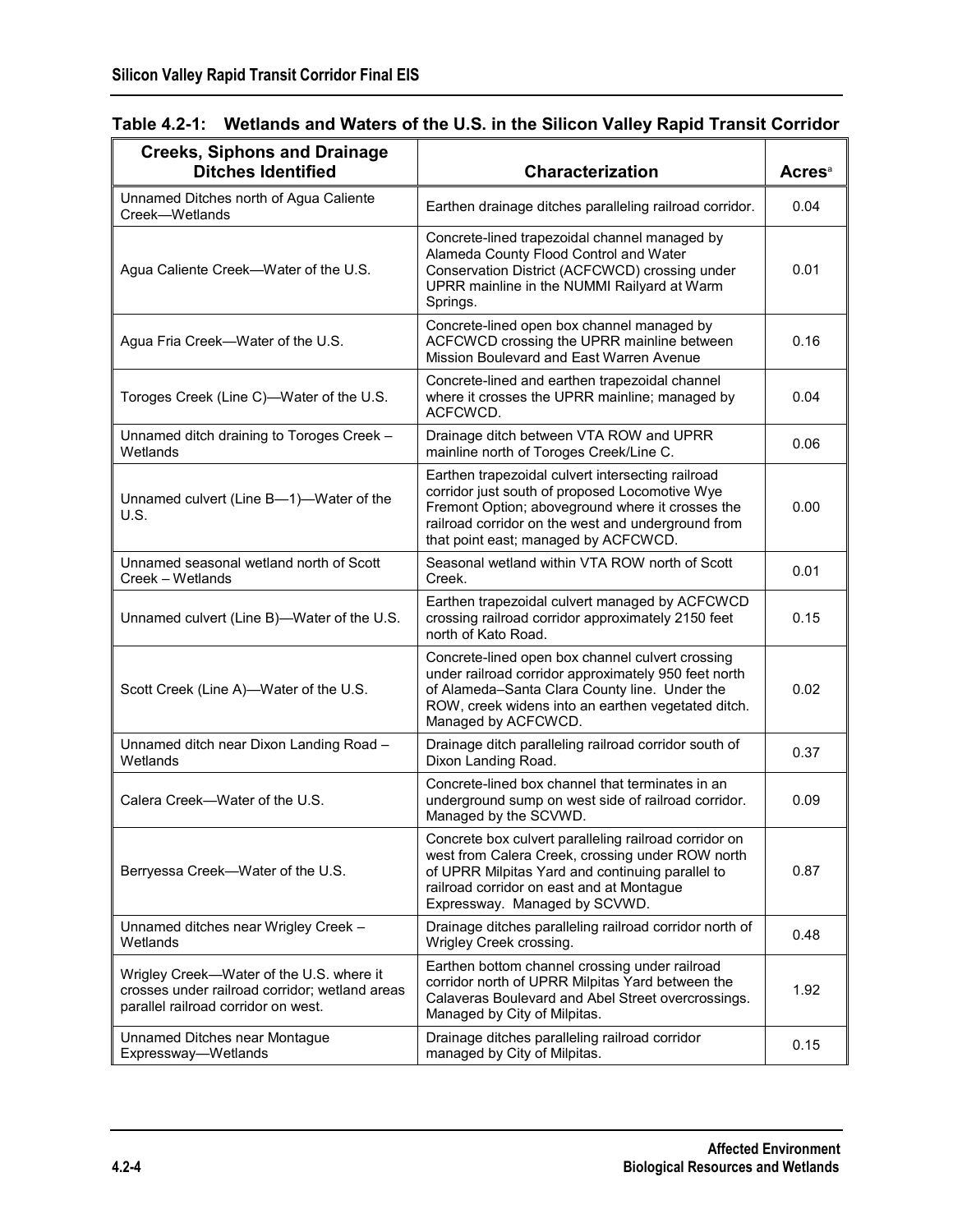| <b>Creeks, Siphons and Drainage</b><br><b>Ditches Identified</b> | <b>Characterization</b>                                                                                                                                                                  | Acres |
|------------------------------------------------------------------|------------------------------------------------------------------------------------------------------------------------------------------------------------------------------------------|-------|
| Lower Penitencia Creek-Siphon                                    | Inverted siphon where Lower Penitencia Creek<br>crosses the railroad corridor, discharging into a<br>drainage ditch maintained by SCVWD.                                                 | 0.00  |
| Upper Penitencia Creek—Water of the U.S.                         | Well-defined bed and bank and well-developed<br>riparian woodland fringe where it borders Berryessa<br>Road crossing the railroad corridor.                                              | 0.28  |
| Coyote Creek—Water of the U.S.                                   | Natural perennial stream managed by SCVWD with<br>rich riparian woodland where it parallels proposed<br>BART alignment at site of proposed staging and<br>laydown area near Mabury Road. | 0.72  |
| Lower Silver Creek—Water of the U.S. <sup>[2]</sup>              | Excavated perennial stream managed by SCVWD<br>and programmed for enlargement and habitat<br>restoration.                                                                                | 0.02  |
| Total                                                            | n/a                                                                                                                                                                                      | 5.39  |

Notes: ACFCWD = Alameda County Flood Control and Water Conservation District SCVWD = Santa Clara Valley Water District

<sup>a</sup> Rounded to two decimal places.

**BART would be in a tunnel passing beneath Lower Silver Creek. No adverse effects to this creek are** anticipated.

Source: Jones & Stokes, 2008.

Coyote Creek, the Guadalupe River, and Los Gatos Creek are inventoried by USFWS as palustrine forested, temporarily flooded wetlands. These streams were not studied intensively for the SVRTC because proposed facilities would be constructed in a deep underground tunnel that would avoid the potential for adverse effects.

## **4.2.3 SPECIAL STATUS SPECIES**

Special-status species are plants and animals that are legally protected under the California Endangered Species Act (CESA), the federal Endangered Species Act (ESA), or other regulations, as well as species considered sufficiently rare by the scientific community to qualify for such listing. Special-status species are defined as:

- Species listed or proposed for listing as threatened or endangered under the ESA (Title 50, Code of Federal Regulations [CFR], Section 17.12 for listed plants, 50 CFR 17.11 for listed animals, and various notices in the Federal Register [FR] for proposed species);
- Species that are candidates for possible future listing as threatened or endangered under ESA;
- Species that are listed or proposed for listing by the State of California as threatened or endangered under CESA (Title 14, California Code of Regulations [CCR], Section 670.5);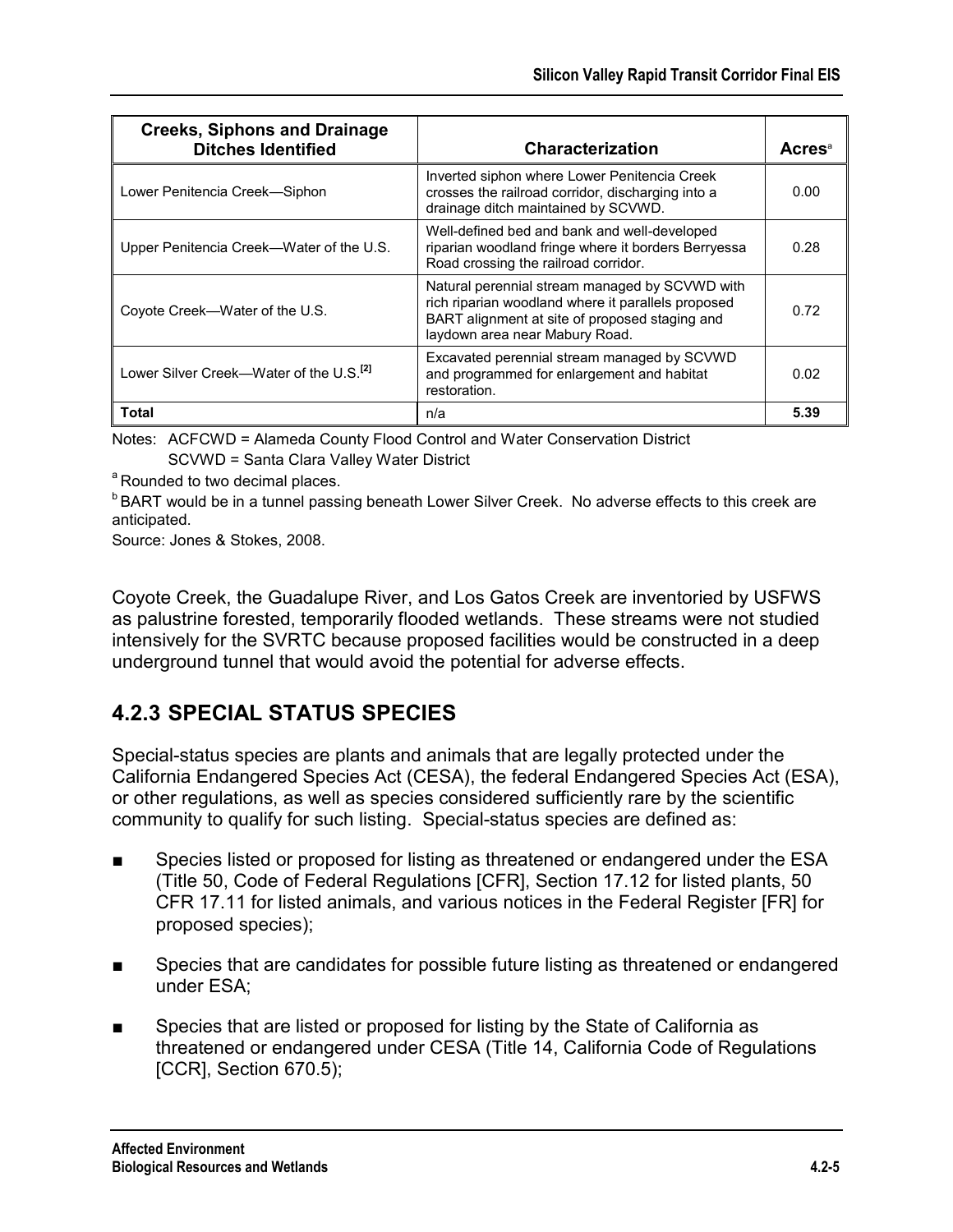- Plants listed as rare under the California Native Plant Protection Act of 1977 (California Fish and Game Code, Section 1900 et seq.);
- Plants considered by CNPS to be —are, threatened, or endangered in California and elsewhere" (List 1B, 2, and 3) (List 4 species were included and evaluated in the impact analysis to determine whether they should be considered special-status species for the purposes of this document);
- Species that meet the definition of rare or endangered under the State CEQA Guidelines, Section 15380;
- Animals fully protected in California (California Fish and Game Code, Section 3511 [birds], 4700 [mammals], and 5050 [reptiles and amphibians]); or
- Animal species of special concern to CDFG (Remsen, 1978 [birds]; Williams, 1986 [mammals]; and Jennings and Hayes, 1994 [amphibians and reptiles]).

An official species list of rare, threatened, endangered, and candidate species from USFWS was generated online on November 10, 2008 for the SVRTC and surrounding area, which includes the San Jose West, San Jose East, Milpitas, Calaveras Reservoir, Niles, and Cupertino USGS quadrangles. A CDFG species list for the SVRTC was generated from a search of the computerized CNDDB (August 2008) for the same USGS quadrangles.

Following the database search, an extensive review of literature and environmental documentation prepared for other projects in the SVRTC vicinity was conducted. Field surveys were then undertaken to assess the suitability of habitat in the SVRTC for special status species identified in the USFWS listing. This section reports findings only for those species for which suitable habitat was determined to occur in the immediate vicinity with potential for effect under either the BEP or SVRTP alternative. Special status species found to be present or have suitable habitat in the SVRTC include several fish, amphibians, reptiles, birds, mammals, and plants as described below.

Steelhead and Chinook salmon are special-status fish species that occur in the SVRTC. The Central California Coast steelhead evolutionarily significant unit (ESU) has been listed as threatened under the ESA (62 FR 159, August 18, 1997). Critical habitat for steelhead is designated for the ESU and includes Guadalupe River, Coyote Creek, and Upper Penitencia Creek (50 FR 226, September 2, 2005). NOAA Fisheries considers the Chinook salmon in the SVRTC to be part of the Central Valley fall and late-fall run Chinook salmon ESU. NOAA Fisheries has determined that the Central Valley fall and late-fall run Chinook salmon ESU does not warrant listing, but the ESU is considered a candidate species (64 FR 50394, September 16, 1999). In addition, study area streams are considered essential fish habitat for Chinook salmon, a commercial species. The Magnuson-Stevens Fishery Conservation and Management Act defines —exential fish habitat" as waters and substrate necessary for fish to spawn, breed, feed, and grow to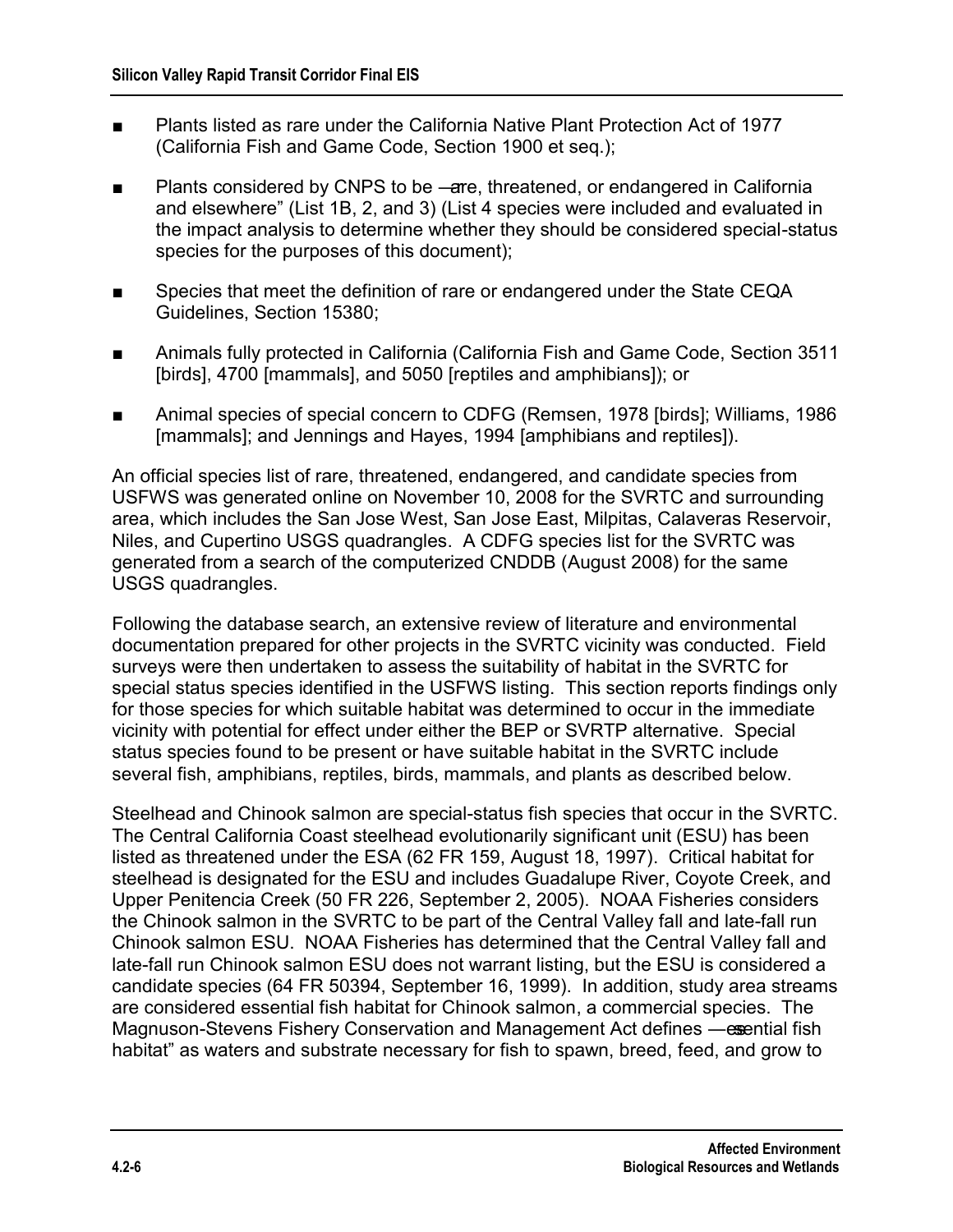maturity. (See Section 4.15, Water Resources, for a discussion of the Magnuson-Stevens Fishery Conservation and Management Act.)

#### **Fish Species**

#### **Central California Coast Steelhead**

Despite degraded habitat conditions, Coyote Creek and Upper Penitencia Creek support a small viable steelhead fishery (Busby et al., 1996; Leidy, 2000) and the Guadalupe River has the potential to support steelhead as well. The extent to which steelhead spawn and rear in Coyote Creek is not known. Steelhead are reported to be present in Upper Penitencia Creek at the site of the Berryessa Station under both the BEP and SVRTP alternatives. Steelhead spawning was documented in Los Gatos Creek and one adult steelhead was observed on Alamitos Creek, a tributary to the Guadalupe River, in early 2003. Flows and habitat conditions (e.g., water temperature) are believed to be insufficient in all other SVRTC drainages to support self-sustaining steelhead populations.

#### **Fall/Late Fall-Run Chinook Salmon**

As is the case for steelhead, Chinook salmon are reported to be present in Upper Penitencia Creek at the site of the Berryessa Station. Chinook salmon are also reported to be present in Lower Silver Creek (potentially affected by the Alum Rock Station), and are known to spawn and rear in portions of Coyote Creek.<sup>2</sup> Flows and habitat conditions are insufficient in all other SVRTC drainages to support selfsustaining Chinook salmon populations.

Fall-run Chinook salmon have occurred in the Guadalupe River in the last decade. The current Chinook salmon population may be strays from wild or hatchery populations from the Sacramento-San Joaquin River system (SCVWD, 1994). Currently, Chinook salmon migrate up the Guadalupe River and to a lesser extent, Los Gatos and Alamitos creeks, to spawn. The majority of Chinook salmon appear to spawn in and around the downtown San Jose area (Jones & Stokes, 1998).

#### **Wildlife**

 $\overline{a}$ 

#### **California Red-legged Frog**

The SVRTC is not located within an area designated as critical habitat for the California red-legged frog. However, the riparian and aquatic habitat in Guadalupe River, Coyote Creek, Upper Penitencia Creek, and Lower Silver Creek may provide suitable habitat for California red-legged frog, and some of the smaller streams may function as dispersal corridors for this species when they contain water. H.T. Harvey and Associates (1997) concluded that while the California red-legged frog is not believed to inhabit urbanized areas of San Jose, known occurrences of red-legged frogs in Alum Rock Park indicate that they may potentially be transported downstream during high flows and reach the

 $2$  Per personal communication with Dave Johnston of CDFG on February 4, 2003.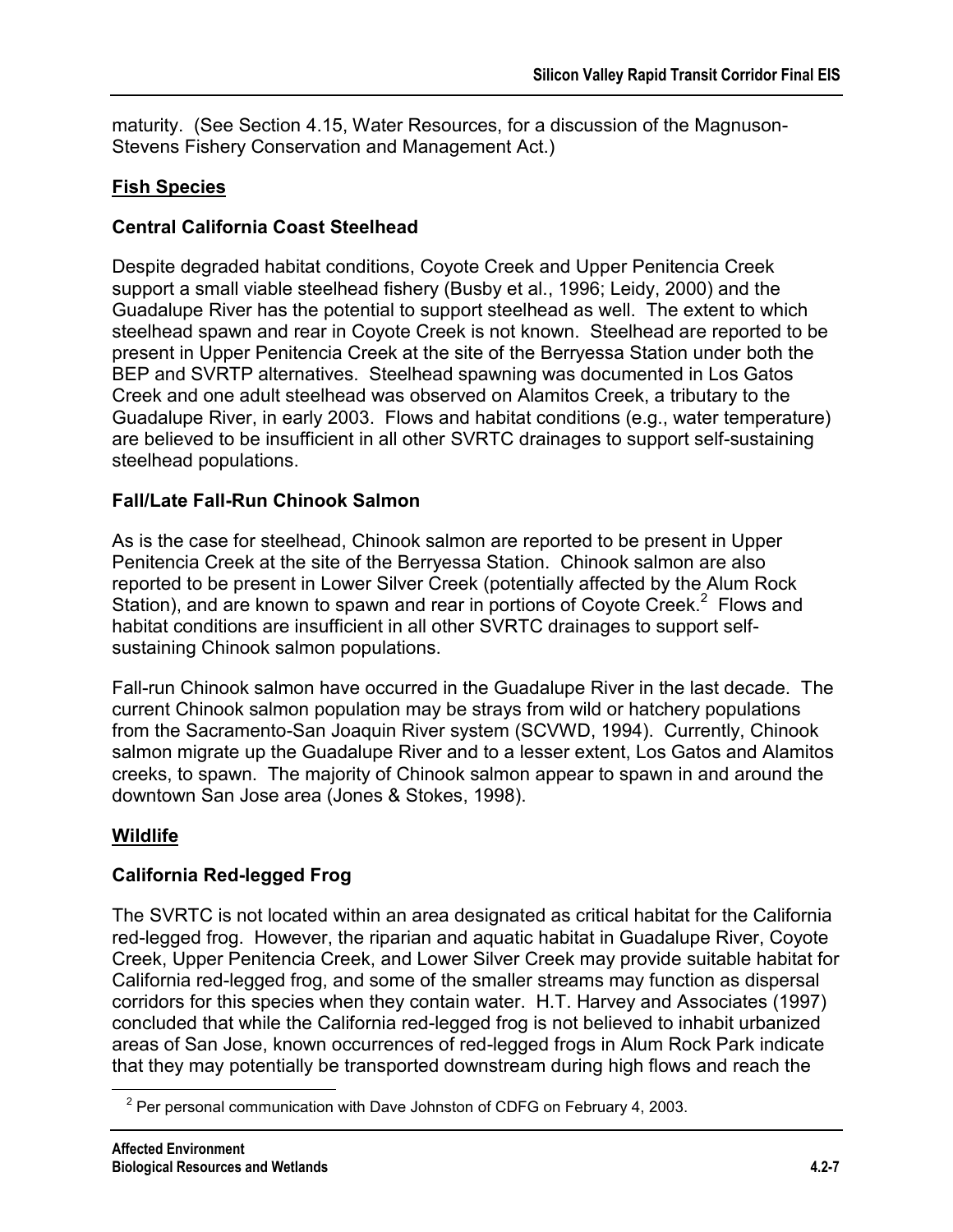SVRTC. Four individuals were observed in July 2000 in Upper Penitencia Creek in Alum Rock Park approximately 4.5 miles east of where the SVRTC crosses Upper Penitencia Creek (CNDDB, 2007).

#### **California Tiger Salamander**

The SVRTC is not located within an area designated as critical habitat for the California tiger salamander. However, the riparian and aquatic habitat in Los Gatos Creek, Guadalupe River, Coyote Creek, Upper Penitencia Creek, and Lower Silver Creek may provide suitable habitat for California tiger salamander, and these creeks could be used as movement corridors for salamanders. Breeding in these creeks within the project area and vicinity is unlikely due to rapid changes in flow and lack of backwater breeding pools as the result of channelization. There are no CNDDB occurrences in the project area.

#### **Western Pond Turtle**

Habitat for the western pond turtle is present in the Guadalupe River, Coyote Creek, Upper Penitencia Creek, and Lower Silver Creek and some of the smaller streams may function as dispersal corridors for this species when they contain water. In September 2001, two adults were observed in Coyote Creek approximately 5.0 miles south of where the SVRTP Alternative crosses Coyote Creek (CNDDB, 2007).

#### **Western Burrowing Owl**

Historically, resident and wintering burrowing owls were common in central and southern California deserts, grasslands, and other open, upland habitats (Small, 1994). Urbanization and agricultural conversion have eliminated large tracts of burrowing owl habitat and fragmented the remainder (Haug et al., 1993; Schulz, 1997; Dechant, 2001); however, burrowing owls exhibit a high level of tolerance to human disturbance and will nest or roost in urban and metropolitan areas (Haug et al., 1993). Considerable effort has gone into burrowing owl conservation in California, including relocation of breeding individuals that occur on sites under threat of construction or other development in the Santa Clara Valley (Delevoryas, 1997; Schulz, 1997). Birds generally exhibit a high degree of site tenacity and this can be problematic when relocated owls return to sites from which they were removed (Feeney, 1997).

It is estimated that 167 nesting pairs (about 1.8 percent of the total California population) occur in the San Francisco Bay Area, which represents a decline of 50 percent since the mid-1980s. Population declines in the Bay Area appear to have abated in recent years (DeSante et al., 1997). Potential breeding and foraging habitats in the SVRTC are located in the ruderal and non-native grasslands.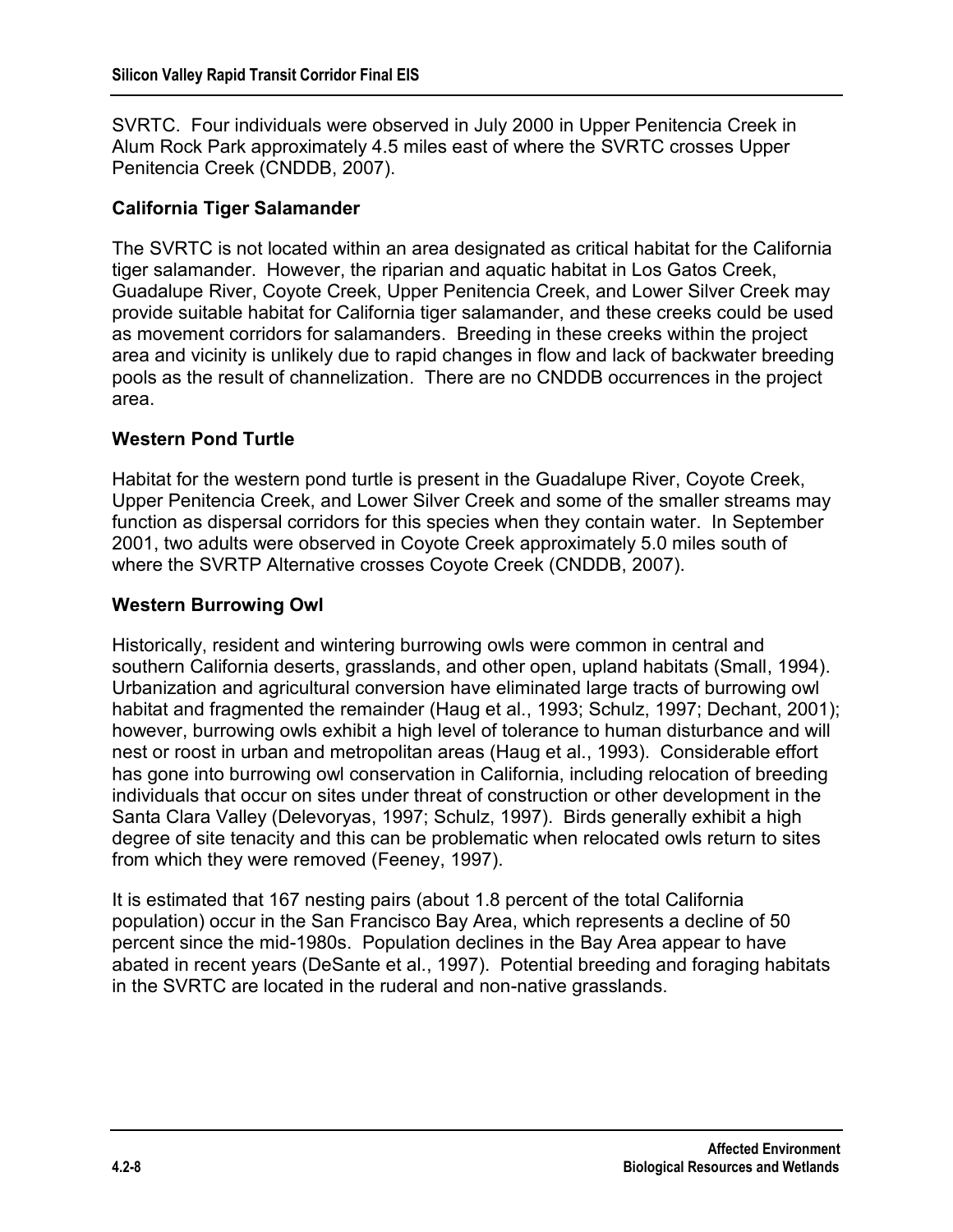## **Cooper's Hawk**

The Cooper's hawk is listed as a species of special concern by CDFG and is protected under the federal Migratory Bird Treaty Act (MBTA). Cooper's hawks generally nest in riparian and evergreen forests. The species is tolerant to habitat fragmentation and human disturbance and will nest in suburban and urban areas (Rosenfield and Bieledeldt, 1993). Cooper's hawks prey on small to medium sized birds, such as jays, American robins, European starlings, and northern flicker. Mammalian prey include gray squirrels, California ground squirrels*,* deer mice, and bats. Potential nesting habitat in the SVRTC occurs in the riparian corridors along the Guadalupe River, Coyote Creek, Upper Penitencia Creek, and Berryessa Creek.

## **White-tailed Kite**

The white-tailed kite is listed as a fully protected species by CDFG, and is protected under the MBTA. White-tailed kites nest in riparian forest and oak woodland habitats and forage in a variety of open habitats such as grasslands and marshes (Dunk, 1995). White-tailed kites feed primarily on small mammals including voles, pocket mice, and harvest mice. Potential nesting habitats in the SVRTC are located in the riparian corridors along the Guadalupe River, Coyote Creek, Upper Penitencia Creek, and Berryessa Creek. Foraging areas located within the SVRTC include riparian areas and non-native grasslands.

## **Loggerhead Shrike**

The loggerhead shrike is a predatory songbird that is resident in the SVRTC. It is listed as a species of special concern by CDFG and is protected under the MBTA. Loggerhead shrikes prefer open habitat characterized by forbs and grasses interspersed with low shrubs, widely spaced trees, and bare ground (Yosef, 1996). Prairies, grasslands, pastures, fencerows or shelterbelts, mowed road right-of-way (ROW), abandoned railroad ROW, cemeteries, golf courses, open woodlands, farmsteads, and old orchards are examples of the types of habitats where loggerhead shrikes most commonly occur. Scattered shrubs or trees, particularly dense, thorny species, are typically used for nesting and hunting perches (Yosef, 1996; Dechant et al., 2001). As opportunistic predators, loggerhead shrikes feed on a wide variety of prey including insects, small mammals and birds, reptiles, amphibians, and occasionally carrion. Loggerhead shrikes are adaptable to urban environments as long as preferred habitat characteristics and abundant prey supplies are present. Loggerhead shrikes were routinely observed at a number of locations within the SVRTC during the field surveys in 2001.

## **Bat Species**

A variety of bat species, such as Yuma myotis, long-legged myotis, Pacific long-eared myotis, and western big-eared bat, may occur in the SVRTC. The underside of bridges and buildings located throughout the SVRTC, and riparian areas of the Guadalupe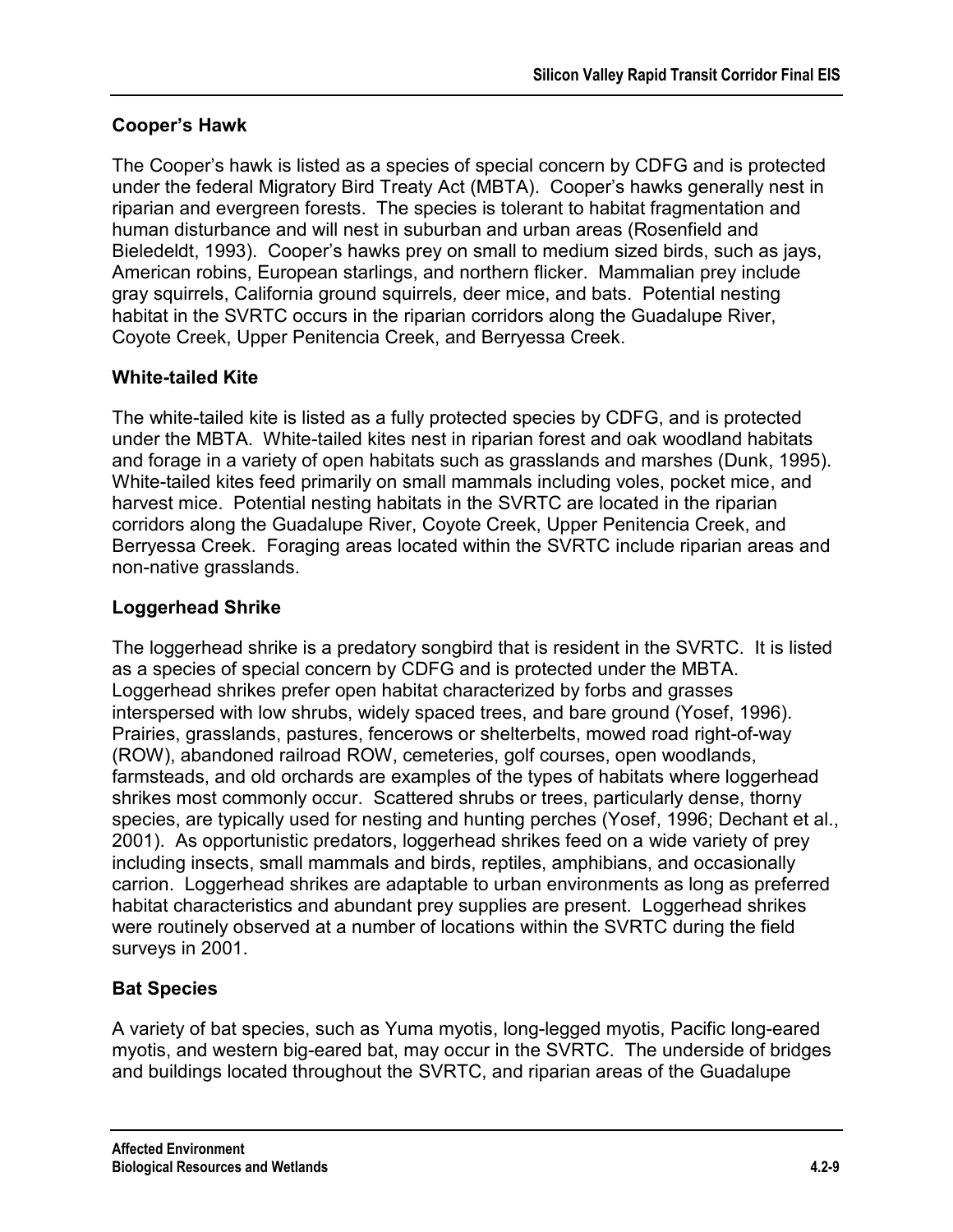River, Coyote Creek, Upper Penitencia Creek, and Berryessa Creek offer potential roosting and nursery habitat for bats, as well as foraging habitat. Many bat species that can occur in the SVRTC are federal and state species of concern.

#### **Migratory Birds**

Several species of migratory birds, including many raptors, are not currently listed under the federal ESA or California ESA, and are typically not considered to be special status species by CDFG or USFWS. However, the occupied nests and eggs of these birds are protected by federal and state laws, including the MBTA and California Fish and Game Code Sections 3503 (active bird nests) and 3503.5 (active raptor nests). Migratory birds have the potential to nest and forage in all natural and some semi-natural habitats in the corridor. The highest concentration of nesting migratory birds is in the riparian forests of the Guadalupe River, Coyote Creek, Upper Penitencia Creek, and Berryessa Creek.

#### **Swallows**

Cliff swallows, tree swallows, and barn swallows may nest in the SVRTC. Cliff swallows and barn swallows are colonial nesters and build mud nests on the undersides of artificial structures such as bridges. Tree swallows prefer to nest in riparian and other woodland habitats with trees and snags that contain cavities for nesting. Swallow nesting occurs from February to August, and southward migration occurs in September and October. Potential nesting habitat for swallows occurs on the undersides of bridge structures located throughout the SVRTC and in riparian habitat located along the Guadalupe River, Coyote Creek, Upper Penitencia Creek, and Berryessa Creek. These swallow species have no special status under the federal ESA or California ESA. However, the occupied nests and eggs of these birds are protected by federal and state laws, including the MBTA and California Fish and Game Code Sections 3503 (active bird nests and eggs) and Section 3513 (nesting birds).

#### **Plants**

#### **Congdon's Tarplant**

Congdon's tarplant blooms June through November and is regarded as a member of a group of plants termed spikeweeds and tarplants. Congdon's tarplant has been recently placed in a new genus. It is a prickly composite that blooms yellow-headed ray and disk florets June through November. Congdon's tarplant is often confused with the yellowheaded, weedy, prickly sow thistle, stinkweed, and bristly ox-tongue, which often grow together. The most distinctive feature of Congdon's tarplant is the bracts that subtend the flowering heads. These bracts or modified leaves, known as phyllaries, greatly exceed the yellow rays in length, and form a prickly crown around each flowering head.

A single population of 12 flowering individuals of Congdon's tarplant was observed during the initial project field surveys in Milpitas in 2004, along the east side of the UPRR switching yard, 0.2 miles south of Calaveras Boulevard. In 2005, more than 100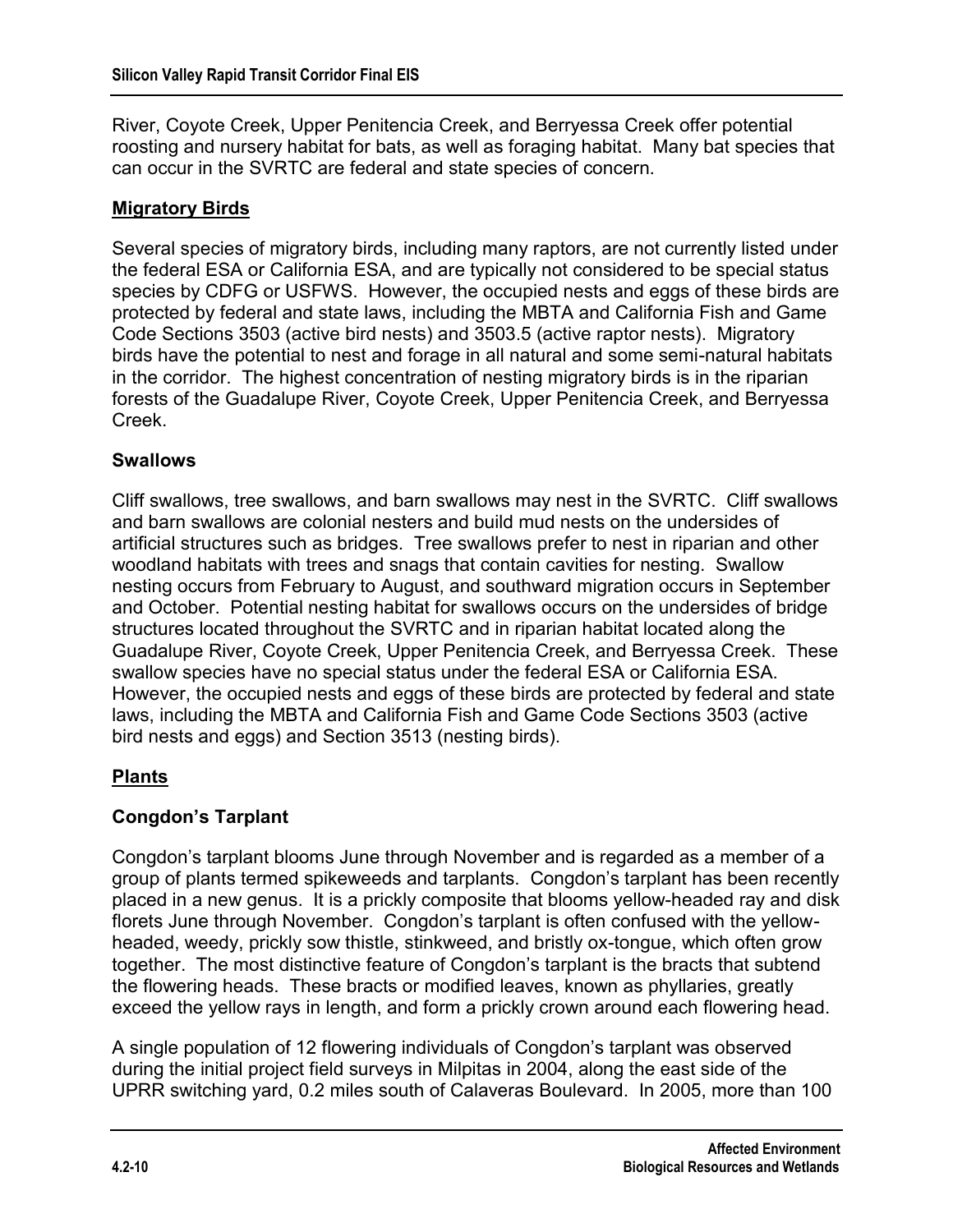flowering Congdon's tarplants were observed in the same location. No Congdon's tarplants were observed in the ruderal grasslands north of Calaveras Boulevard near this area. In 2006, fewer living Congdon's tarplants were observed, and dead individuals were noted in the same area as seen in 2005. The most recent surveys identified more than 100 Congdon's tarplants at the same site south of Calaveras Boulevard. Therefore, Congdon's tarplant is still present to the extent identified in 2005.

In 2004, Congdon's tarplants were identified at two other locations, which each consisted of 12 or less individuals. Subsequent surveys within the SVRTC have never relocated these two populations and Congdon's tarplant is presumed to no longer exist at these sites.

#### **Alkali Milkvetch**

A tiny, annual member of the pea family, alkali milkvetch is a relative of locoweeds. It has pinnately compound leaves, small green legume fruits, and blooms pinkish flowers March through June. The species favors alkali playas, vernal pools, and moist grasslands in heavy clay soils (CNPS, 2007). There are only historical occurrences (1905) of this species in Santa Clara County (CNDDB, 2008). Based on the lack of known occurrences, the species range, and its association with vernal pools and mesic grasslands – factors not present within the SVRTC vicinity – it is unlikely that alkali milkvetch is present within the SVRTC.

#### **Diamond-Petaled California Poppy**

The diamond-petaled California poppy blooms small, diamond-shaped yellow-petaled flowers March through April. The diamond-petaled California poppy is the cousin of *Eschscholzia lemmonii*, a relative of the large, orange-flowered California poppy, the California state flower. The diamond-petaled California poppy is known from small topographic depressions in alkaline heavy clay soils of the Carrizo Plain (CNPS, 2007). Recently, it was identified in the Livermore Valley (CalFlora, 2002). Because this plant is not known to exist in Alameda nor Santa Clara counties and because the habitat is extremely disturbed by plowing/disking and herbicide applications, the diamond-petaled California poppy is unlikely to be present within the SVRTC.

## **4.2.4 REGULATORY CONSIDERATIONS**

#### **Federal Laws and Regulations**

#### **Federal Endangered Species Act**

The ESA of 1973 protects fish and wildlife species that have been identified by USFWS and/or NOAA Fisheries as threatened or endangered, and their habitats. *Endangered*  refers to species, subspecies, or distinct population segments that are in danger of extinction through all or a significant portion of their range; *threatened* refers to species, subspecies, or distinct population segments that are likely to become endangered in the near future. USFWS and NOAA Fisheries administer the ESA. In general, NOAA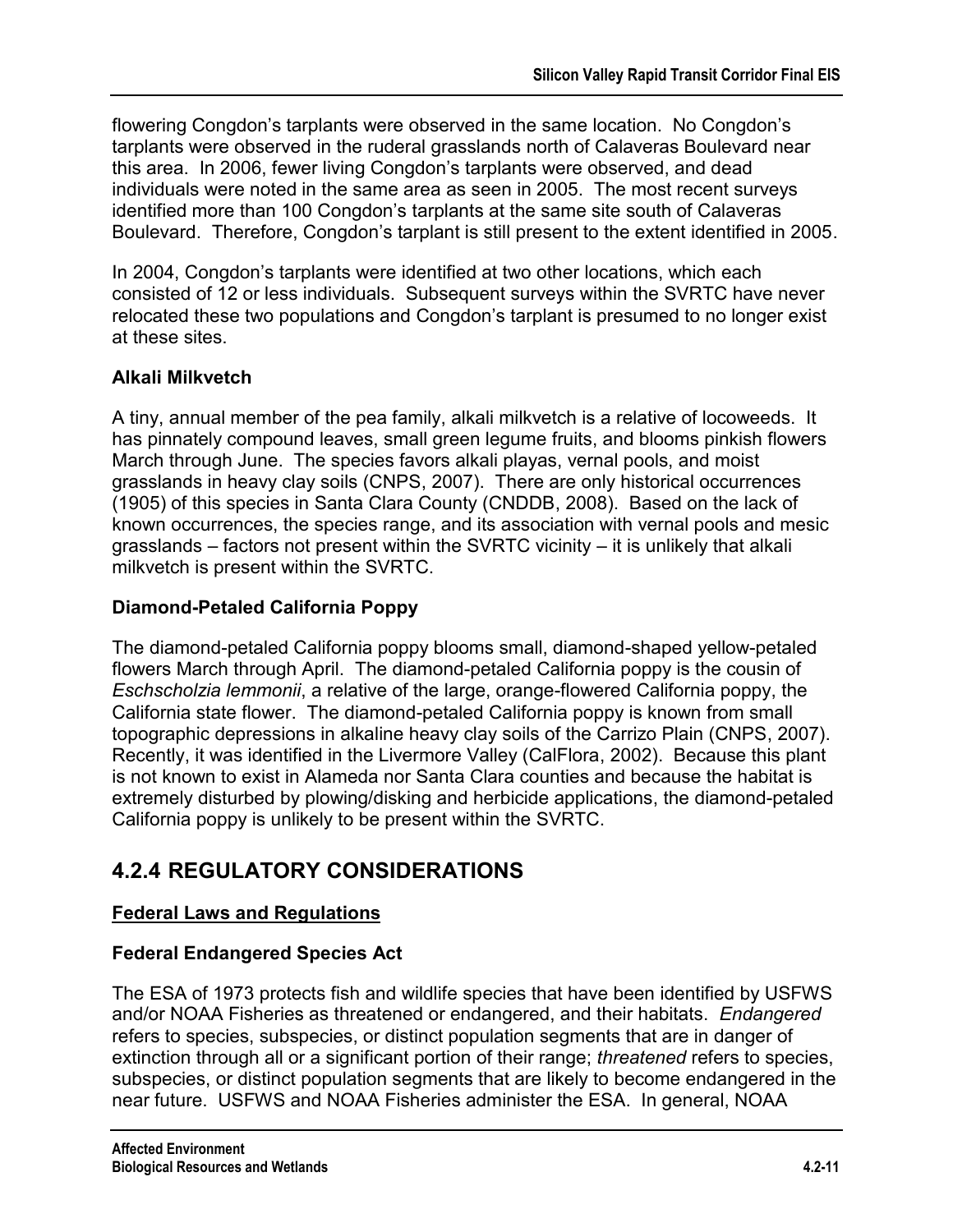Fisheries is responsible for protection of ESA-listed marine species and anadromous fishes while other listed species are under USFWS jurisdiction. The following sections summarize provisions of the ESA (Sections 9 and 7) that are relevant to the project.

#### **ESA Prohibitions (Section 9)**

ESA Section 9 prohibits the —alke" of any fish or wildlife species listed under the ESA as endangered. Take of a threatened species is also prohibited under Section 9 unless otherwise authorized by federal regulations. Take, as defined by the ESA, means ―to harass, harm, pursue, hunt, shoot, wound, trap, kill, capture, or collect, or to attempt to engage in any such conduct." Harm is defined as —ay act that kills or injures the species, including significant habitat modification." In addition, Section 9 prohibits removing, digging up, cutting, and maliciously damaging or destroying federally listed plants on sites under federal jurisdiction.

#### **ESA Authorization Process for Federal Actions (Section 7)**

ESA Section 7 provides a means for authorizing take of threatened and endangered species by federal agencies. It applies to actions that are conducted, permitted, or funded by a federal agency. Under Section 7, the federal agency conducting, funding, or permitting an action (the lead agency) must consult with USFWS or NOAA Fisheries, as appropriate, to ensure that the proposed action will not jeopardize endangered or threatened species or destroy or adversely modify designated critical habitat. If a proposed project -may affect" a listed species or designated critical habitat, the lead agency is required to prepare a Biological Assessment (BA) evaluating the nature and severity of the expected effect. If the BA concludes that the project "may affect, but is not likely to adversely affect" the species and/or designated critical habitat, then the USFWS or NOAA Fisheries must determine whether or not they concur with that conclusion. If so, then they may issue a Letter of Concurrence (LOC) and specify conditions underlying their concurrence, thereby concluding informal consultation. If, however, the USFWS or NOAA Fisheries do not concur and determine instead that the project "is likely to adversely affect" the species under review, then formal consultation is necessary and USFWS or NOAA Fisheries issues a Biological Opinion (BO), with a determination that the proposed action either:

- may jeopardize the continued existence of one or more listed species (jeopardy finding) or result in the destruction or adverse modification of critical habitat (adverse modification finding), or
- will not jeopardize the continued existence of any listed species (no jeopardy finding) or result in adverse modification of critical habitat (no adverse modification finding).

The BO issued by USFWS or NOAA Fisheries may stipulate discretionary — easonable and prudent" conservation measures. If the project would not jeopardize a listed species, USFWS or NOAA Fisheries issues an *incidental take statement* to authorize the proposed activity.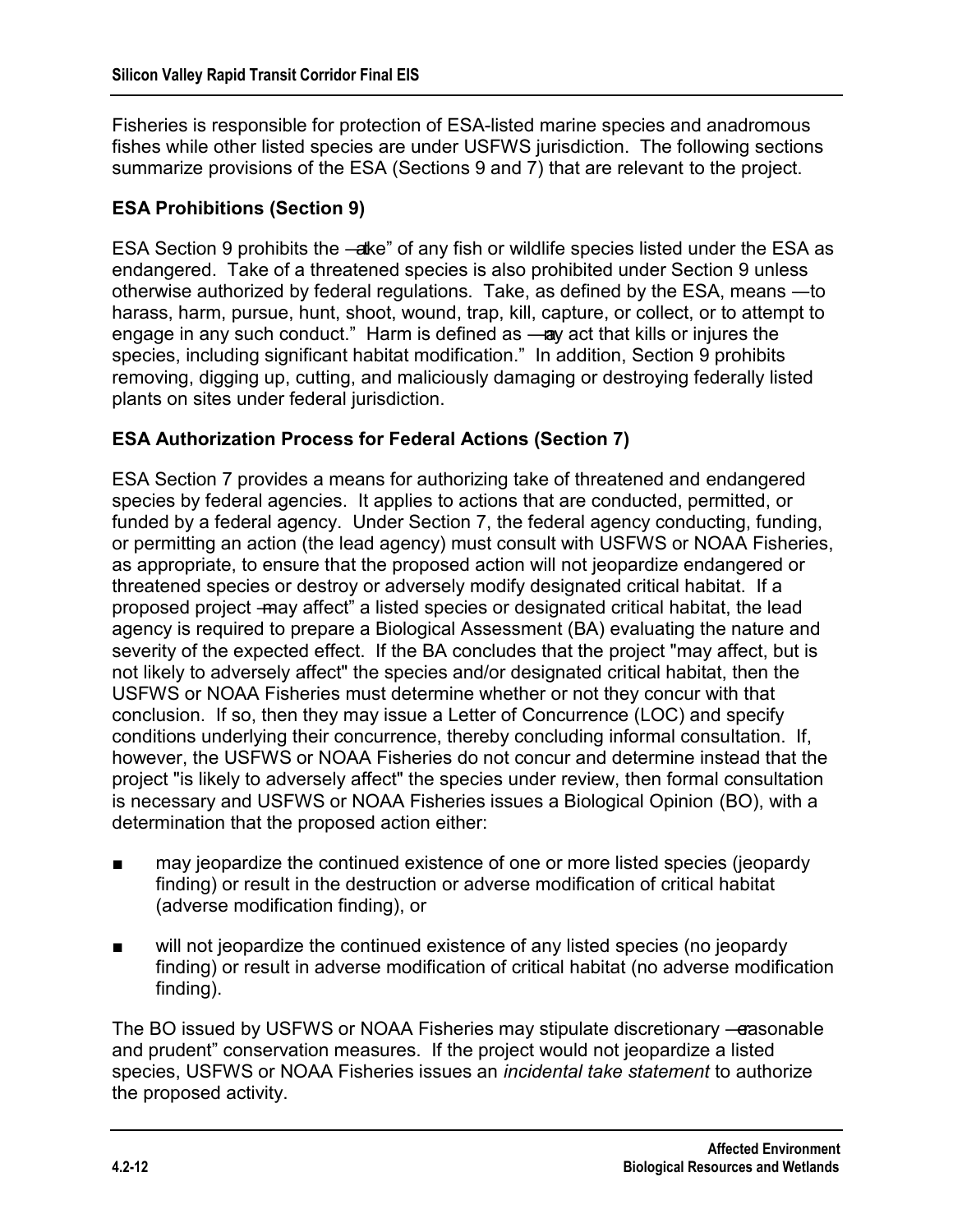### **Migratory Bird Treaty Act**

The MBTA (16 USC 703, 50 CFR Part 21, 50 CFR Part 10) enacts the provisions of treaties between the U.S., Canada, Mexico, Japan, and the former Soviet Union and authorizes the U.S. Secretary of the Interior to protect and regulate the taking of migratory birds. Most actions that result in taking or in permanent or temporary possession of a protected species constitute violation of the MBTA. Examples of permitted actions that do not violate the MBTA include: the possession of a hunting license to pursue specific game birds; legitimate research activities; display in zoological gardens; bird-banding; and other similar activities (Faanes et al., 1992). USFWS is responsible for overseeing compliance with the MBTA, and the U.S. Department of Agriculture's Wildlife Services Officer makes recommendations on related animal protection issues.

#### **Magnuson-Stevens Fishery Conservation and Management Act**

The Magnuson-Stevens Fishery Conservation and Management Act, as amended by the Sustainable Fisheries Act of 1996 (Public Law 104-267), requires all federal agencies to consult with NOAA Fisheries on all actions or proposed actions (permitted, funded, or undertaken by the federal agency) that may adversely affect fish habitats. Under the provisions of the Act, Congress mandated the identification of habitats essential to managed species (e.g., commercial species) and measures to conserve and enhance these habitats. The Act requires cooperation among NOAA Fisheries, Regional Fishery Management Councils, fishing participants, and federal and state agencies to protect, conserve, and enhance -essential fish habitat," defined as those waters and substrate necessary to fish for spawning, breeding, feeding, and growth to maturity.

#### **Federal Clean Water Act**

The CWA is the primary law protecting the quality of the nation's surface waters, including lakes, rivers, and wetlands. As such, it empowers U.S. Environmental Protection Agency to set national water quality standards and effluent limitations and establishes permit review mechanisms to enforce them, operating on the principle that all discharges into the nation's waters are unlawful unless specifically authorized by a permit.

Sections 303(d) (Identification of Areas with Insufficient Controls, Maximum Daily Load, Certain Effluent Limitation Revision), 401 (Certification), 402 (National Pollutant Discharge Elimination System) and 404 (Permits for Dredged or Fill Material) of the CWA apply to the BEP and SVRTP Alternatives. Sections 401 and 404 of the CWA are discussed below. Sections 303(d) and 402 are discussed in Section 4.15.5 of the Water Resources section.

Most of the CWA's provisions are at least indirectly relevant to the management and protection of biological resources because of the link between water quality and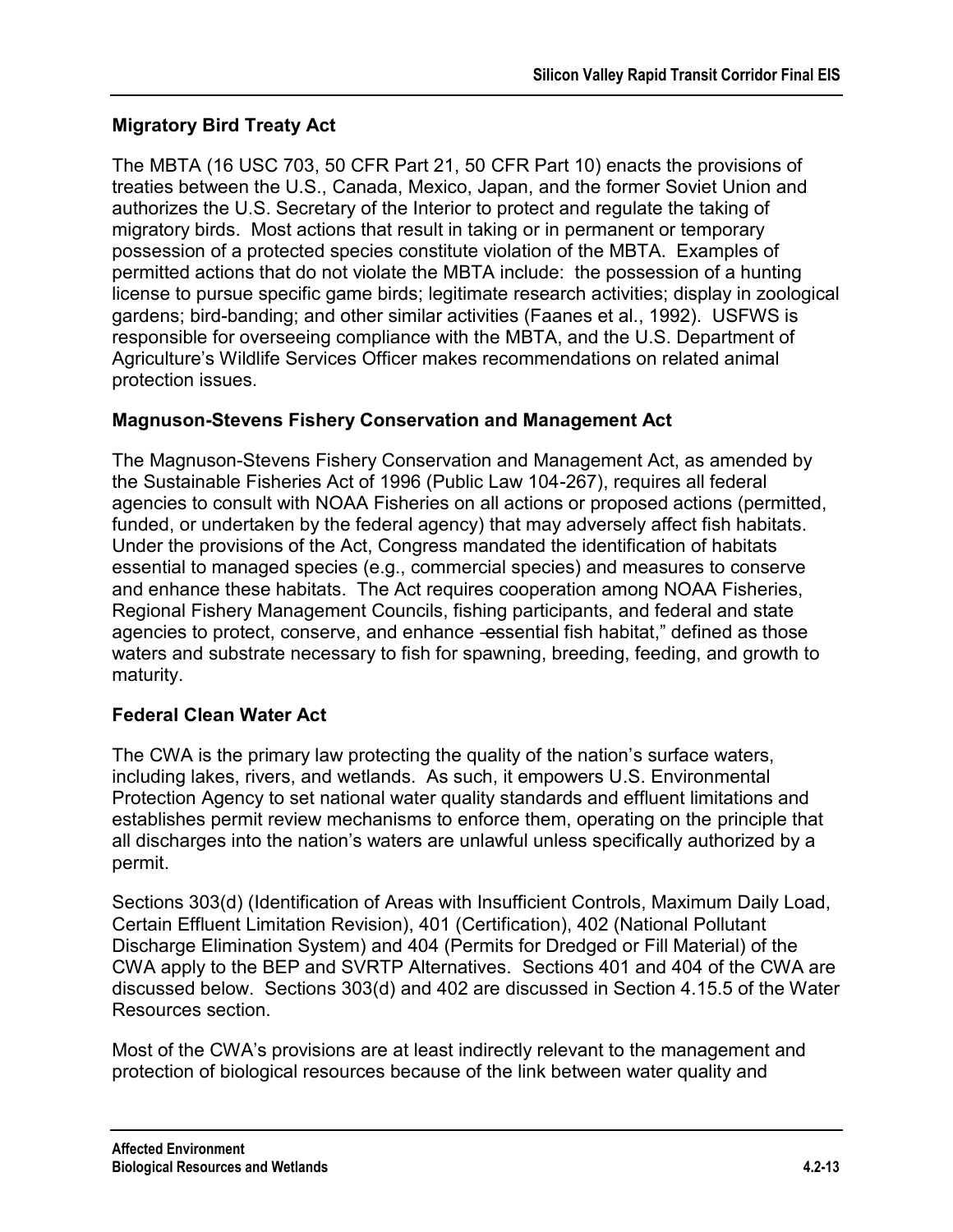ecosystem health. The portions of the CWA that are most directly relevant to biological resources management are contained in Section 404, which regulates the discharge of dredged and fill materials into waters of the United States including the following:

- All areas within the ordinary high water mark of a stream, including nonperennial streams with a defined bed and bank and any stream channel that conveys natural runoff, even if it has been realigned; and
- Seasonal and perennial wetlands, including coastal wetlands.

*Wetlands* are defined for regulatory purposes as areas — niundated or saturated by surface or ground water at a frequency and duration sufficient to support, and that under normal circumstances do support, a prevalence of vegetation typically adapted for life in saturated soil conditions" (33 CFR Part 328.3, 40 CFR Part 230.3).

Section 404 requires project proponents to obtain a permit from ACOE for all discharges of dredged or fill material into waters of the U.S., including oceans, bays, rivers, streams, lakes, ponds, and wetlands, before proceeding with a proposed activity. ACOE may issue either an individual permit evaluated on a case-by-case basis or a general permit evaluated at a program level for a series of related activities. General permits are preauthorized and are issued to cover multiple instances of similar activities expected to cause only minimal adverse environmental effects. Nationwide Permits (NWPs) are a type of general permit issued to cover particular activities. Each NWP specifies conditions that must be met in order for the NWP to apply to a particular project. Compliance with Section 404 requires compliance with several other environmental laws and regulations, including NEPA, the ESA, and the National Historic Preservation Act (NHPA) (see Section 4.4, Cultural and Historic Resources).

Section 404 permits may be issued only if there is no practicable alternative to the proposed discharge that would have less of an adverse effect on the aquatic ecosystem and has no other adverse environmental consequences. In addition, ACOE cannot issue or verify any permit until a state water quality certification, or waiver of certification, has been issued by the RWQCB pursuant to Section 401. Section 401 requires that every applicant for a federal permit or license for an activity that may result in a discharge into waters of the U.S. obtain certification that the activity will comply with state water quality standards.

#### **Executive Order 11990—Protection of Wetlands**

Executive orders are laws issued by the President of the United States that pertain to all federal agencies. Executive Order 11990 (May 24, 1977) is an overall wetland policy for all agencies managing federal lands, sponsoring federal projects, or providing federal funds to state and local projects. It requires federal agencies to follow procedures for avoidance, mitigation, and preservation, with public input, before proposing new construction in wetlands. When federal lands are proposed for lease or sale to nonfederal parties, Executive Order 11990 requires that the lease or conveyance contain restrictions to protect and enhance the wetlands on the property. The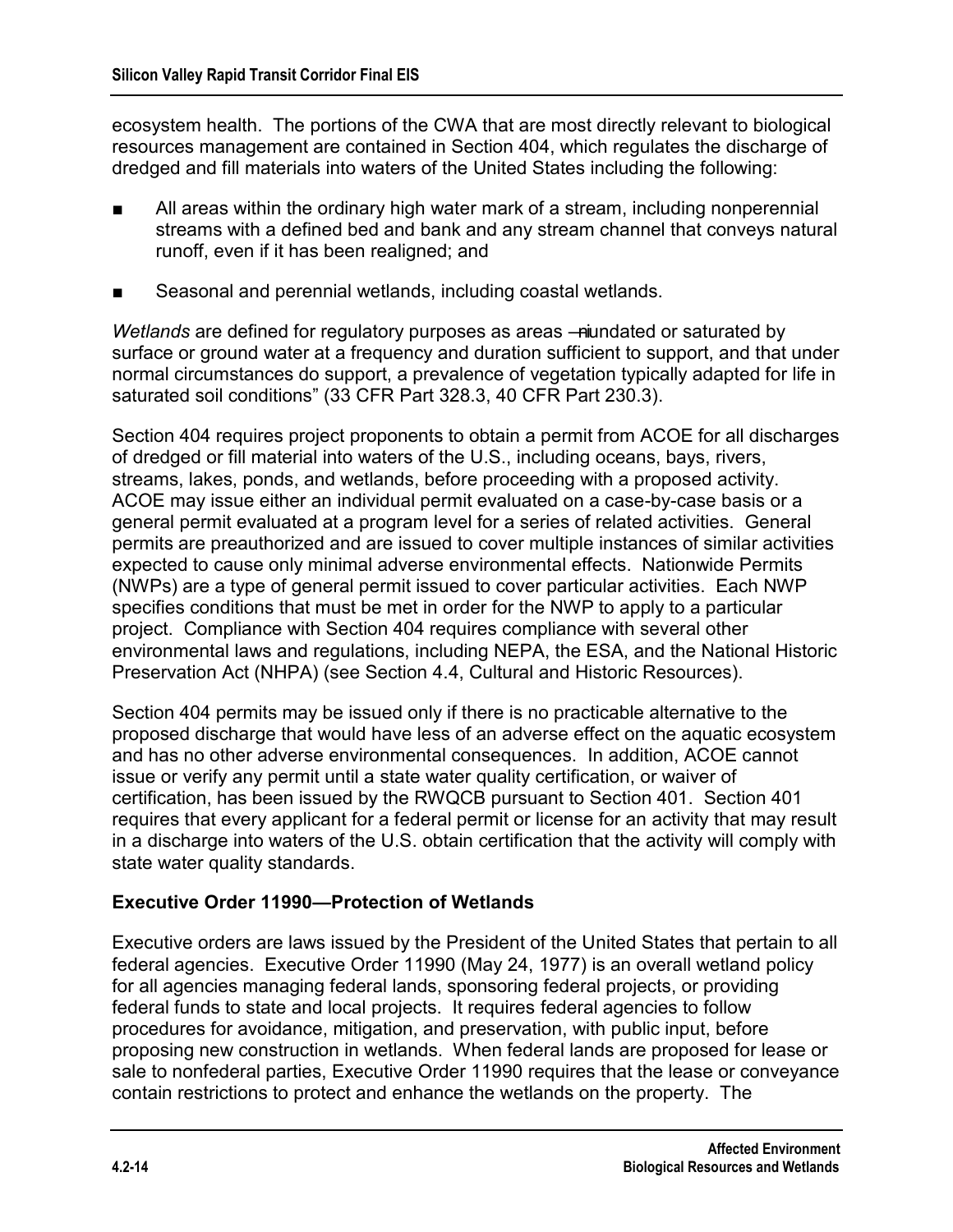restrictions of this executive order apply to wetlands on military installations proposed for closure. In this capacity, Executive Order 11990 can affect the sale of federal lands with wetlands. Compliance with Section 404 permit requirements may constitute compliance with the requirements of Executive Order 11990.

#### **Executive Order 13112—Invasive Species**

Executive Order 13112 (February 3, 1999) directs all federal agencies to refrain from authorizing, funding, or carrying out actions or projects that may spread invasive species. The order further directs federal agencies to prevent the introduction of invasive species, control and monitor existing invasive species populations, restore native species to invaded ecosystems, research and develop prevention and control methods for invasive species, and promote public education on invasive species.

When issuing permits, the USFWS and ACOE would be responsible for ensuring that the project complies with Executive Order 13112 and does not contribute to the spread of invasive species.

#### **State Laws and Regulations**

#### **California Endangered Species Act**

The CESA protects wildlife and plants listed as threatened and endangered under the Act by the California Fish and Game Commission. It is administered by CDFG. The CESA prohibits all persons from taking species that are state-listed as threatened or endangered except under certain circumstances; the CESA definition of *take* is any action or attempt to — thnt, pursue, catch, capture, or kill."

Section 2081 of the Act provides a means by which agencies or individuals may obtain authorization for incidental take of state-listed species, except for certain species designated as -fully protected" under the California Fish and Game Code. Take must be incidental to, and not the purpose of, an otherwise lawful activity. Requirements for a Section 2081 permit are similar to those used in the ESA Section 7 process. They include identification of adverse effects on listed species; development of mitigation measures that minimize and fully mitigate adverse effects; development of a monitoring plan; and assurance of funding to implement mitigation and monitoring.

#### **California Native Plant Protection Act**

The California Native Plant Protection Act (CNPPA) prohibits importation of rare and endangered plants into California; take of rare and endangered plants; and sale of rare and endangered plants. CESA prohibits take of listed plants except as otherwise authorized by the CNPPA, which ensures that state-listed plant species are protected when state agencies are involved in projects subject to CEQA.

Removal of plants for performance of a public service by a public agency or a publicly or privately owned public utility is exempt from CNPPA. Accordingly, some activities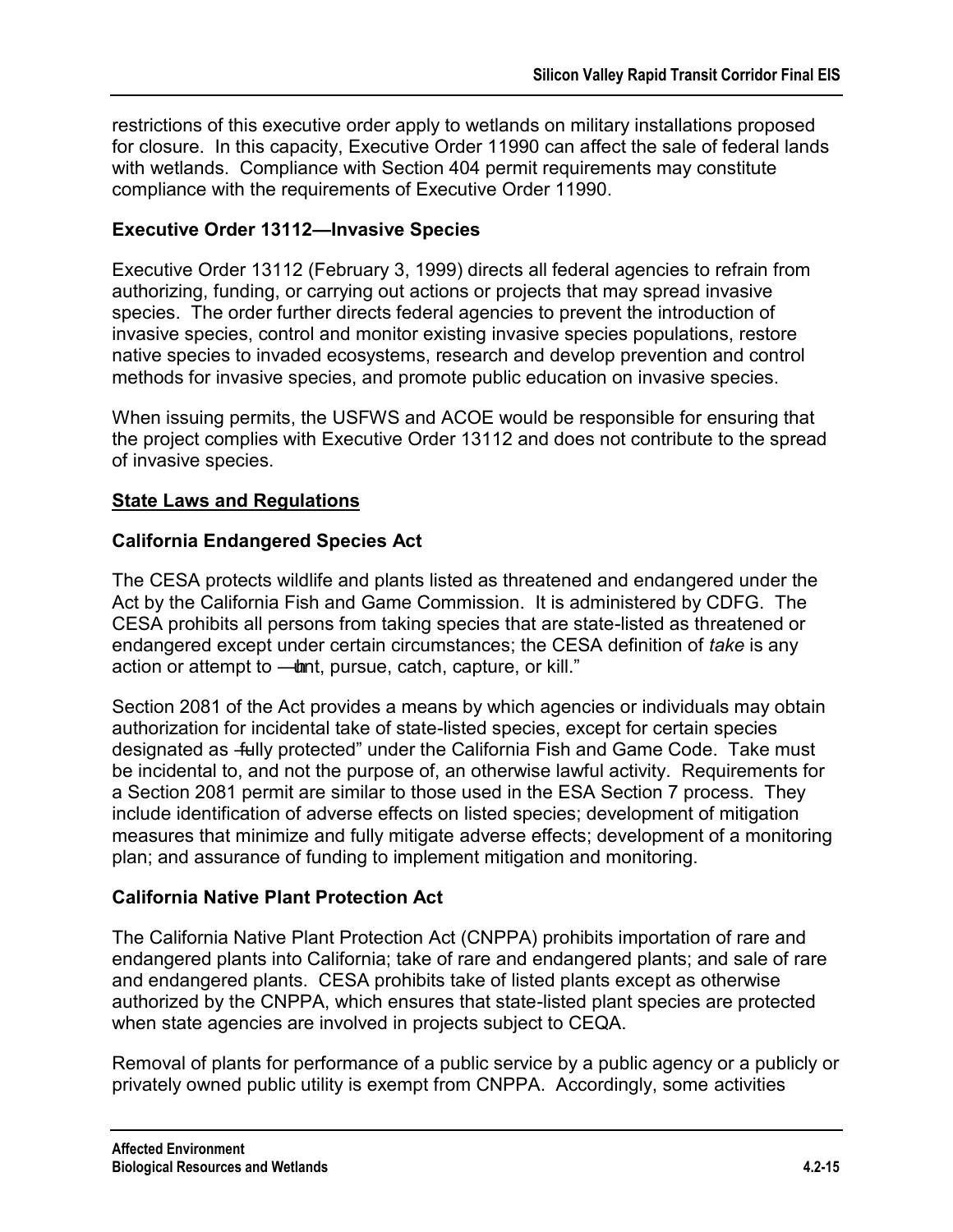associated with the BEP or SVRTP alternative may be considered exempt from the CNPPA. However, evaluation of the potential for adverse effects on state-listed plant species is required pursuant to CEQA Guidelines, Section 15380(c)(1).

#### **California Fish and Game Code**

#### *Protections for Individual Species*

The California Fish and Game Code provides protection from take for a variety of species, defining *take* as —hot, pursue, catch, capture, or kill, or attempt to hunt, pursue, catch, capture, or kill."

Certain species are considered *fully protected*, meaning that the regulations explicitly prohibit all take of individuals of these species, except for take required for scientific research, which may be authorized by CDFG in some situations. Sections 3511, 4700, 5515, and 5050 of the Fish and Game Code lists fully protected birds, mammals, fishes, and amphibians and reptiles, respectively.

The regulations provide less stringent protection for other species, prohibiting most take but permitting CDFG to issue regulations authorizing take under some circumstances. Eggs and nests of all birds are protected under Section 3503, nesting birds (including raptors and passerines) under Sections 3513 and 3503.5, birds of prey under Section 3503.5, migratory non-game birds under Section 3800, and other specified birds under Section 3505.

#### *Lake or Streambed Alteration Agreements (Section 1600 to 1616)*

The Fish and Game Code, Section 1600 to 1616, regulates activities that interfere with the natural flow of, or substantially alter the channel, bed, or bank of a lake, river, or stream. Lakebed and streambed alteration activities are covered under Section 1602 for public and private entities. Requirements to protect the integrity of biological resources and water quality are often conditions of Lake or Streambed Alteration Agreements.

#### **Porter-Cologne Water Quality Control Act**

The Porter-Cologne Water Quality Control Act, in part, implements the federal CWA to provide a mechanism for protecting the quality of the state's waters through the State Water Resources Control Board (SWRCB) and the nine Regional Water Quality Control Boards (RWQCBs). Section 4.15, Water Resources, describes the provisions of the Porter-Cologne Act.

The SWRCB and San Francisco Bay RWQCB have taken the position that the Porter-Cologne Act and basin plans developed pursuant to the Act provide independent authority to regulate discharge of fill material to wetlands outside the jurisdiction of ACOE. This applies specifically to isolated wetlands considered non-jurisdictional based on the *Solid Waste Agency of Northern Cook County (SWANCC) v. United States Army Corps of Engineers* decision (121 S.CT. 675, 2001), which limited ACOE's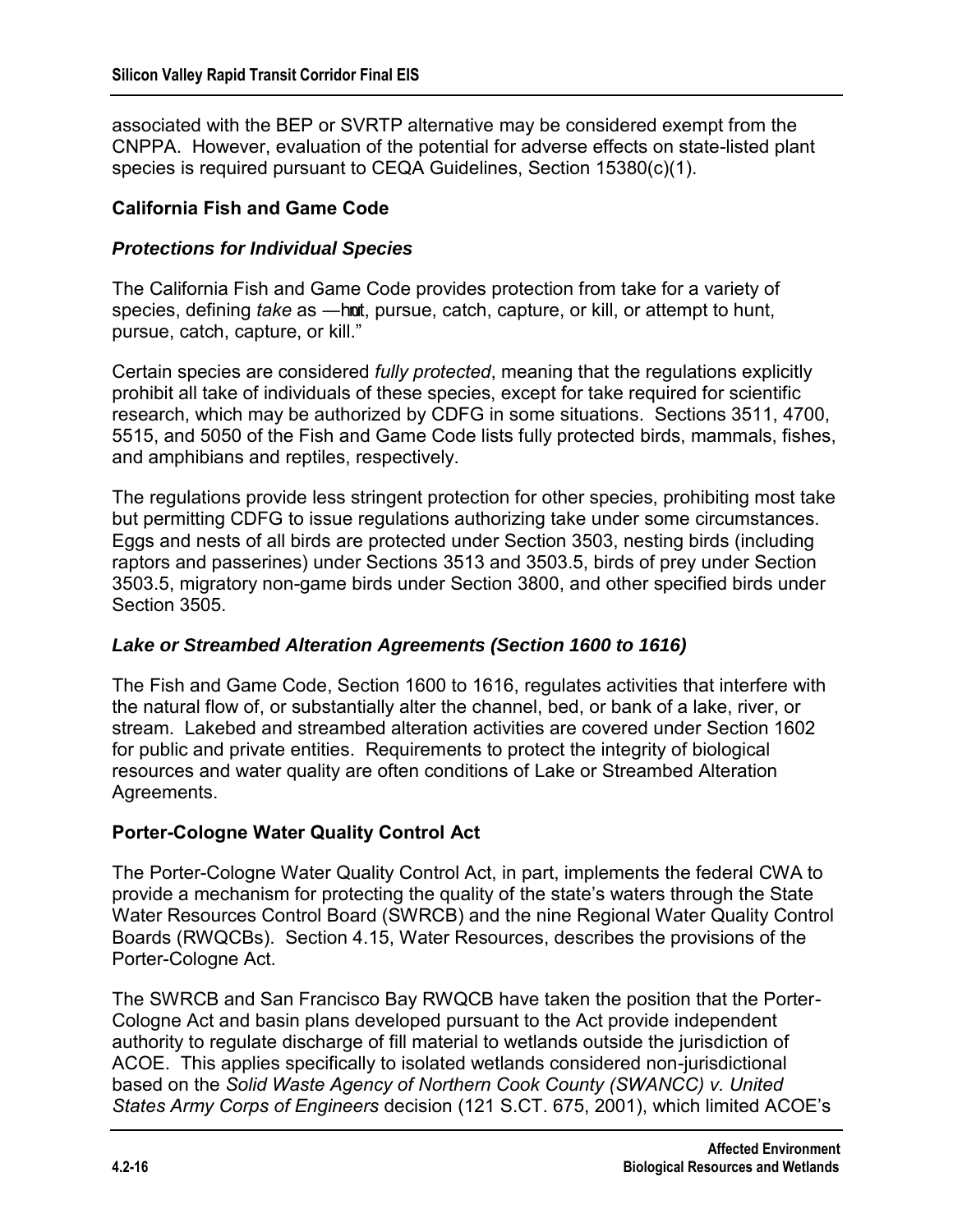jurisdiction over isolated wetlands. The SWRCB and RWQCB also regulate activities on creek banks that are above the ordinary high water mark. For example, clear span bridges with abutments above the ordinary high water mark would not need a Section 401 permit, but may require issuance of waste discharge requirements from RWQCB. In addition, SWRCB recently adopted General Waste Discharge Requirements for activities that occur in waters of the state that are outside of ACOE jurisdictional waters. Coverage under these requirements can be obtained by filing an NOI with RWQCB.